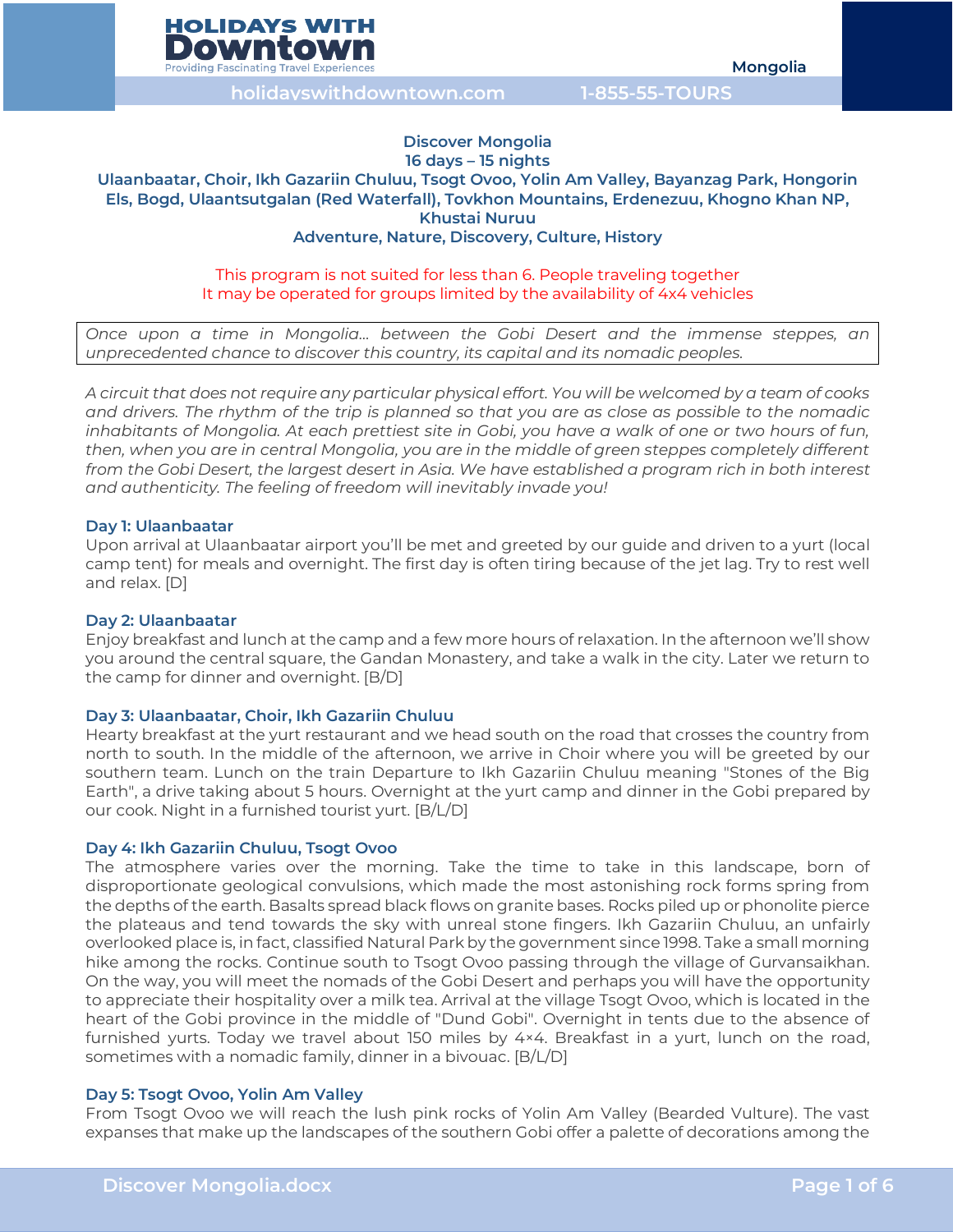

richest and most beautiful of this geographical set that is the Gobi. A veritable geological composition, all of these territories connect the pebbles to the ergs, the overhanging mountain ranges with sunburnt sedimentary plateaus, the large, luminous plains with the most-steep canyons, the small oases with nomadic camps established in the middle of "nowhere". The morning is a wandering by 4×4 vehicle and the afternoon is on foot allowing you to join the sites that cannot be reached by car and, thus, recompose the giant geographical puzzle of these regions. The short 2-hour hike will allow you to feel the amazing richness of this steep of Yolin Am Valley and to immerse yourself in it. At the bottom of these huge, cool cliffs in the middle of the Gobi Desert, a superb canyon is filled by ice. A small interesting museum is located at the entrance to the protected area. Overnight in nomad yurts. We have chosen to rent yurts to make nomadic breeders work instead of using tourist structures. The comfort of these yurts is certainly basic, but acceptable. Meals are prepared by our cooks. Picnic lunch at the entrance of the park before hiking in the valley and dinner at the yurt. Today we'll drive 81 miles in about 4 hours. [B/P/D]

# **Day 6: Yolin Am Valley, Bayanzag Park**

From Yolin Am Valley (Bearded Vulture) we head towards the famous Bayanzag Park, an archeology area. About 3-hour drive to reach Bayanzag. The desert already announces the rocks and the great dunes, which are the essence of the Gobi landscape. The plains stretch out of sight and imagination. The ridge lines fade away on the horizon and the relief fades in appearance. Here and there, it's impossible not to be disturbed by this space where life makes itself unnoticeable to give free rein to a mineral dialogue between rocks and sand. The Gobi Desert is indeed very well known in the world because of its paleontological vestiges. Especially this place known as the rich Saxaul was a paleontological eldorado where the two complete skeletons of dinosaurs were found, now on display at the capital's natural history museum. Despite its history and its wealth, it is also a place of varied beauty. Succulents and sand dunes, small lake sometimes dry, dunes populated by Saxaul. Lunch at the yurt restaurant and one or two-hour stroll around the camp. Night at the Yurt Camp. Lunch on the way, dinner in a yurt restaurant in Bayanzag. Today we travel 65 miles in about 3 hours. [B/L/D]

### **Days 7, 8: Bayanzag Park, Hongorin Els**

Again, we drive to the highest dune hill in Mongolia, to discover the chain of southern Altai, the Gurvan Saikhan Ridge that occupies a central position: It is composed of several mountains, like those of Zoolon, with even more spectacular expanses… We'll need the morning to reach the ridge's heart. The track continues through Gobi basins and plateaus to the foot of the mountains. This natural park is the domain of raptors and vultures, snow leopards, Argali sheep, wild goats (yanguir) as well as small rodents specific to Gobi. In the afternoon we arrive at Hongorin Els, the land of evening primrose and dwarf donkeys. Sumptuous view over the entire valley from the dune hills known as the "Singing Dunes". Towards the west, the dark mass of the southern part of the Altai ridge, the highest point of the Gobi (11,155 feet), dominates the other ranges. This is an opportunity to visit to the nomads and take a small camel ride, well installed between the two bumps! We'll spend 2 nights in yurts rented from the breeders. Lunch and dinner with a nomadic family. Today we'll drive 112 miles in about 5 hours. [B/L/D]

# **Day 9: Hongorin Els, Bogd**

This morning we take the 4x4. to start the ascent north of the country on our way back. The desert landscape of the southern Gobi is gradually giving way to the vast expanses of the steppes of central Mongolia. Mainly the route follows the main road axes which descend from the summits of the Bogd mountains that serve as landmarks on the horizon. The night is planned in a tent. Our guides will find you wild bivouacs in the most beautiful places. We will drive around 155 miles. Breakfast and dinner in bivouac and lunch during the route. [B/L/D]

### **Day 10: Bogd, Ulaantsutgalan (Red Waterfall)**

Journey towards the Orkhon Valley. We are now in central Mongolia. The falls of Ulaantsutgalan (Red Waterfall) precipitate their waters from a height of 79 feet. Be careful, sometimes the Orkhon is dry and there is no water! The horizon is broken by a gathering of yurts, herds of yaks, horses, goats and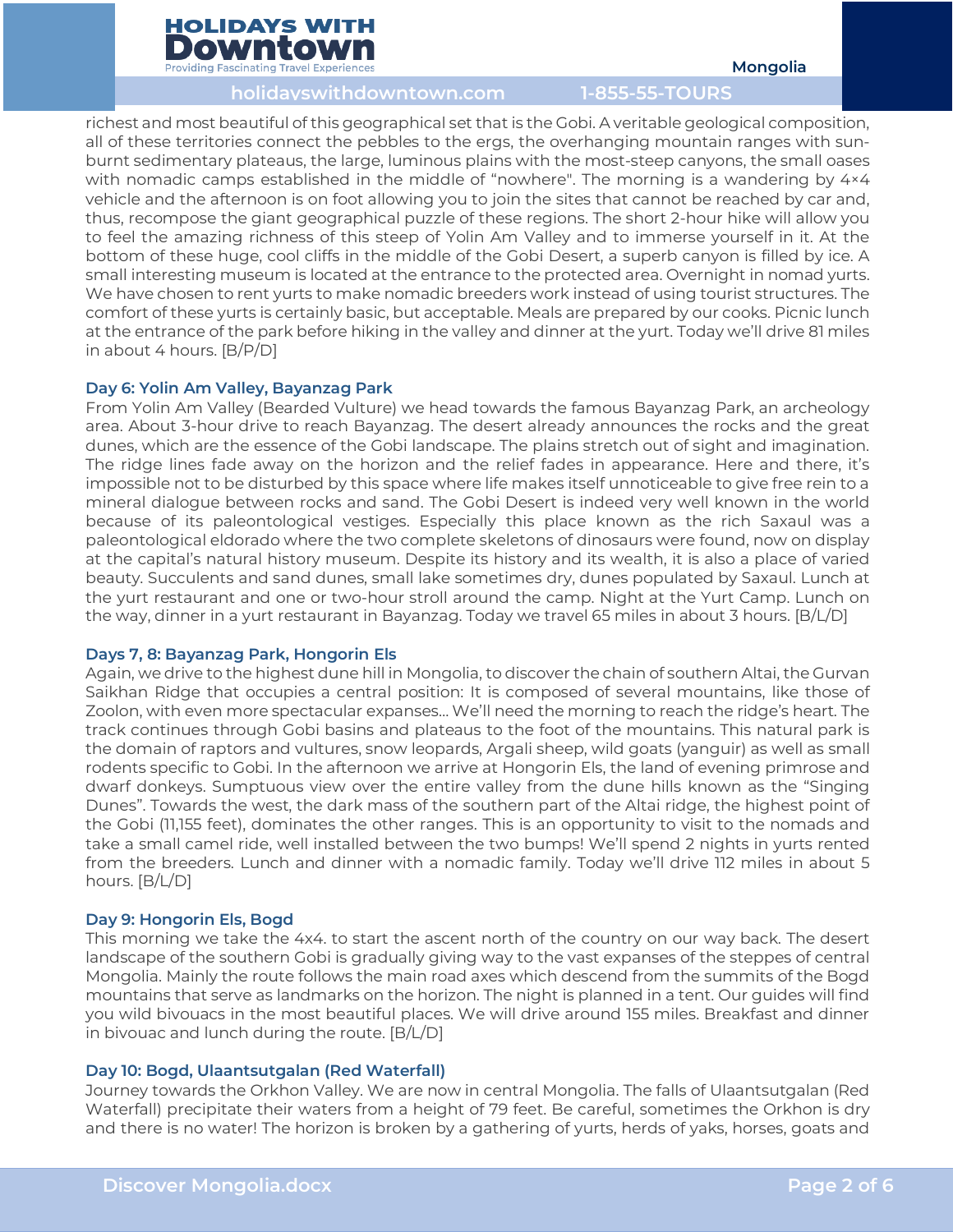

camels... After the Gobi Desert, central Mongolia is larch forests, rivers, monasteries, sand dunes and a feeling of freedom that inevitably invades us. Overnight with a nomadic family near the Orkhon waterfall among the volcanic lavas. Today's drive is about 37 miles in 4×4. [B/L/D]

# **Day 11: Ulaantutgalan, Tovkhon Mountains**

Short drive to the feet of Khogno Mountains covered with larch trees. In the afternoon, a regular 3 hour easy hike to reach the Tovkhon mountains and visit the Tovkhon Xiid temple located above. After visiting the temple, we take the vehicle for around 12 miles. Overnight under the yurt rented from the breeders. Today we drive 25 miles in 4 × 4 before hiking in the afternoon and 12 miles after to reach the camp. During the approximately 3-hour walking you'll notice a slight difference in altitude. Evening and. Overnight in a yurt rented from the nomads. The highlight of the evening will be a traditional Horhog dinner, much appreciated by the Mongols: Lamb cooked with heated pancakes from the river with vegetables. Once again, you'll appreciate the skill of our cooks. [B/L/D]

# **Day 12: Tovkon Mountains, Erdenezuu, Khogno Khan NP**

Arrival at Erdenezuu Monastery, built with stones and bricks from Kharkhorin, the ancient capital of Gengis Khan, which the Ming armies destroyed by fire in 1368. Discover the temples and the last vestiges of the Great Horde. In the afternoon, rest at the base of the mountains and visit a monastery on foot. Then, departure for the northeast, towards the current capital, by an asphalt road. Overnight in a yurt camp in the mountainous steppe at the foot of the Khogno overhangs. We'll drive 75 miles in 4×4. [B/L/D]

# **Day 13: Khogno Khan NP, Khustai Nuruu**

Early departure towards Khustai Nuruu. Before departure, you can walk in this beautiful oasis area (you can walk on the small dune or climb the granite mountain and visit the lake), but today we have a long road (155 miles) in 4×4 to reach Khustai Nuruu. National Park. Picnic on the road and hot dinner at the camp prepared by our cook. [B/P/D]

### **Day 14: Khustai Nuruu Ulaanbaatar**

A short walk to visit wild horses, in the Khustai Natural Park and the Prejvalski wild horse reacclimatization park. Are we dreaming or are we in an African bush? The landscape changes radically to give way to the vegetation of the "African" desert bordered by blond dunes on the horizon. Visit the museum of wild horses accompanied by the museum guide. We will probably have the opportunity to observe the park's wild animals and wild horses during the evening watering. Then, continue to Ulaanbaatar, a 53-mile drive, stopping for a picnic on the road and arriving in the capital in the early

evening. Dinner with the whole team and a pleasant evening with those accompanying them. Dinner at the yurt restaurant. [B/P/D]

### **Day 15: Ulaanbaatar**

Last visits and last purchases (Cashmere Factory Store). Today the capital of the Republic of Mongolia under the name of Ulaanbaatar, previously Orgoo when it was founded in 1639. In a few years, it has become an astonishing city where modernity and wealth of new entrepreneurs collides with misery of the breeders who became poor, a consequence of the almost past so-called "Soviet period" and the. more distant past when Orgoo was a commercial stage on the

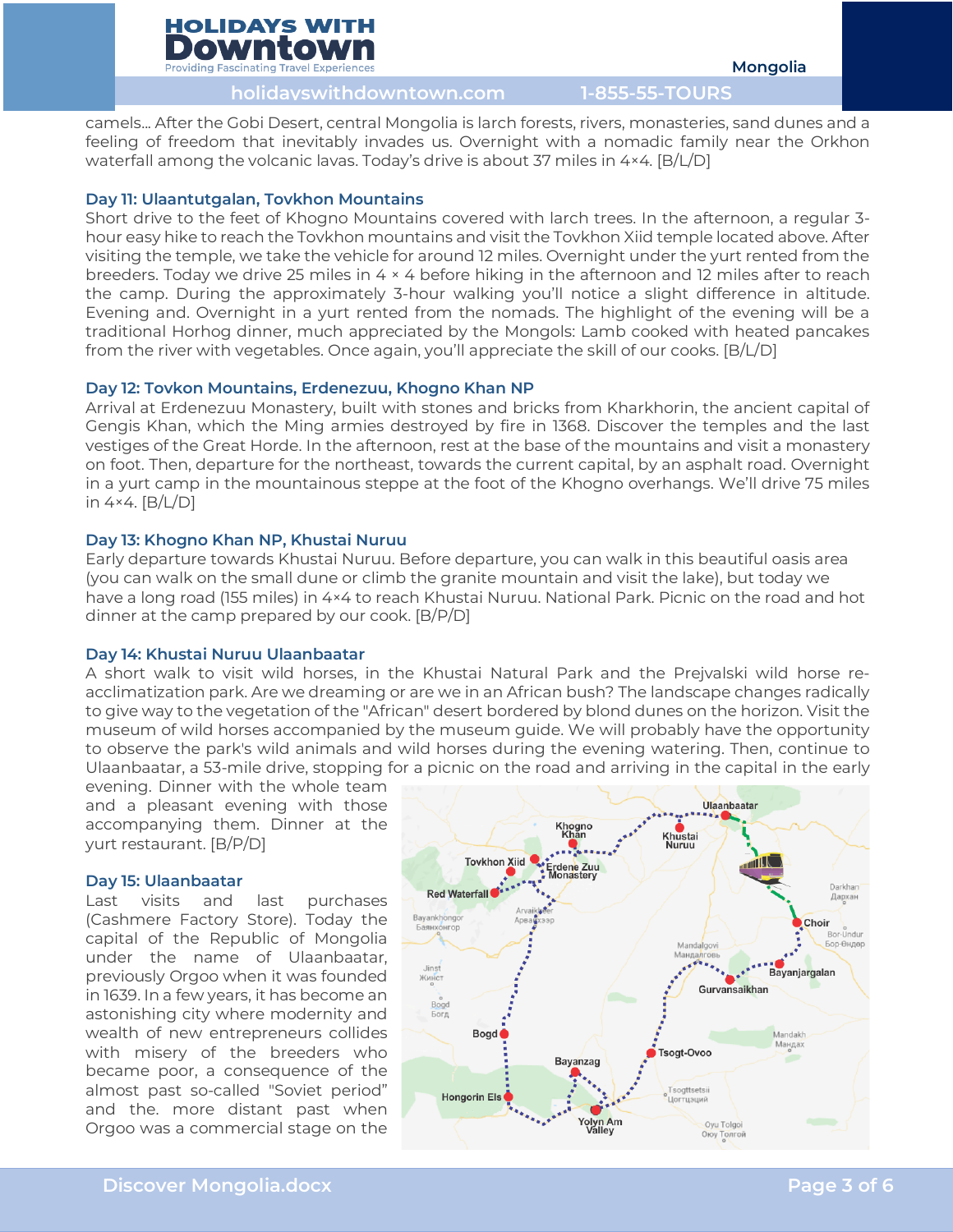# **HOLIDAYS WITH** Downto **Providing Fascinating Travel Experie**

**holidayswithdowntown.com 1-855-55-TOURS**

tea route and the political-religious center of Mongolia. Nowadays, ger (Mongolian name for yurts), buildings of Stalinist architecture and contemporary architecture coexist in a heterogeneous and picturesque ensemble at the heart of which stand some palaces and monasteries as well as more fascinating museums. Visit the National History Museum to situate Mongolia in its geographical and historical context while an ethnographic section completes the presentation of the country. The museum also has a fine collection of ritual dance masks. Night and meals in a yurt preceded by a show at the national theater. [B/L/D]

# **Day 16: Ulaanbaatar, USA**

Depending on your flight schedule you may have a few hours to relax. At the appointed time you'll be met and transferred to the airport to board your flight back home. [B/L]

[D] = Dinner | [B/L] = Breakfast and Lunch | [B/L/D] = Breakfast, Lunch and Dinner | [B/P/D] = Breakfast, Picnic and Dinner

# **Your Tour includes:**

- Arrival and departure transfers
- 15 nights' accommodation in tourist yurts or bivouac:
	- o Ulaanbaatar 4 nights
	- o Yolin Am Valley 1 night
	- o Ikh Garaziin Chuluu 1 night
	- o Tsogt Ovoo 1 night
	- o Bayanzag 1 night
	- o Hongorin Els 2 nights
	- o Bogd 1 night xx
	- o Ulaantsutgalan 1 night
	- o Tovkhon 1 night
	- o Khogno Khan 1 night
	- o Khustai Nuruu 1 night
- Meals:
	- o Breakfast daily
	- o 11 lunches
	- o 3 picnic lunches
	- o 14 dinners
- o 1 typical Horhog dinner
- Walking tour of Ulaanbaatar
- Hike in Ikh Gazariin Chuluu
- Visit Am Valley
- Gobi Desert
- Gurvan Saikhan Ridge
- Singing dunes of Hongorin Els

# **Accommodation in your Tour**

- Ulaantsutgalan Red Waterfall
- Tovkhon Xiid temple
- Erdenezuu Monastery
- Prejvalski horses at Khustai Nuruu
- Ulaanbaatar National History Museum
- Train ticket Ulaanbaatar/Choir
- Transportation by 4x4 vehicle
- Entrances to natural parks and sites visited
- English-speaking guide, cook, driver
- Local taxes

# **Price does not include:**

- International or Domestic airfares
- Any taxes and surcharges relating to airfares
- Travel insurance
- Entry Visa and visa fees: € 60 on site
- All alcoholic and non-alcoholic drinks except as indicated
- Other meals not mentioned in the itinerary
- Camel and horse rental
- Extras and gratuities
- Expenses of personal nature
- Porterage at airport and hotels
- Optional tours and activities
- Any service not specifically listed under "included"



**Mongolia**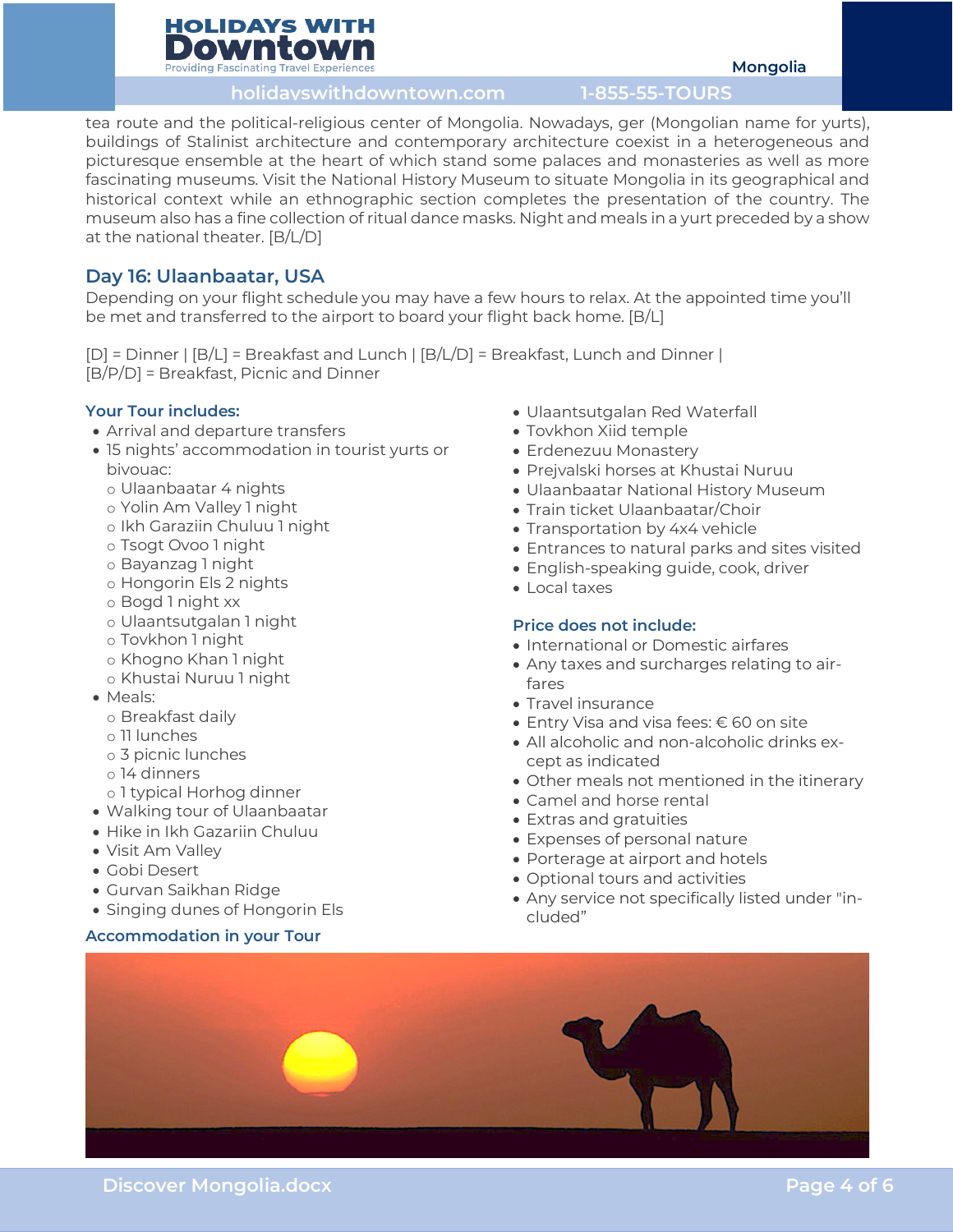

**Mongolia**

# **holidayswithdowntown.com 1-855-55-TOURS**

| Location            | <b>Camp Type</b> |
|---------------------|------------------|
| Ulaanbaatar         | Tourist yurt     |
| Yolin Am Valley     | Tourist yurt     |
| Ikh Garaziin Chuluu | Tourist yurt     |
| Tsogt Ovoo          | Family yurt      |
| Bayanzag            | Tourist yurt     |
| Hongorin Els        | Breeders' yurt   |
| <b>Bogd</b>         | <b>Bivouac</b>   |
| Ulaantsutgalan      | Family yurt      |
| Tovkhon             | Tourist yurt     |
| Khogno Khan         | Tourist yurt     |
| Khustai Nuruu       | Tourist yurt     |

Accommodations will be confirmed at time of booking

*Small note for those who wonder about the comfort of the trip:*

*The nights are often in a heated yurt with a stove in the middle and sheets are provided. Nights 3, 6, 10 and 11 with nomadic breeders offer basic comfort with a dry toilet. This proximity to nomads can bring you an interesting and enriching experience. Day 9 is in wild bivouacs with tents, mattresses and blankets being provided. You can bring your own duvet or you can rent on site for 1 euro per day (12 euros for the tour). Rental duvets are washed clean that contain a sheet and a cover bag. The rest of the nights are all in the comfortable, well-appointed tourist yurts.*

# **Tour Prices:**

These programs can be customized for individuals and groups.

Changes to this program may be requested by phone (1855-55-TOURS) or using the web FIT Quote Request

# • Airfare

We also be glad to add the necessary airfare from your gateway so you take advantage of our special discounted leisure fares

### • Program

You may add or remove;

- o Trip days
- o Cities and sites
- o Meals
- Other options
	- o The program was designed with private services, however, we may substitute shared sightseeing where available

### • Quotation

Once we have designed the program the way you want we'll give you a quote within 2 business days.

# **Tour Code:** MN01UBN20XX

### **Options:**

- We can revise the itinerary to spend more time and provide more depth in those areas that you are interested on.
- Any other changes to the itinerary will be accommodated depending on the facilities available in the area.

### **Group Quotations**